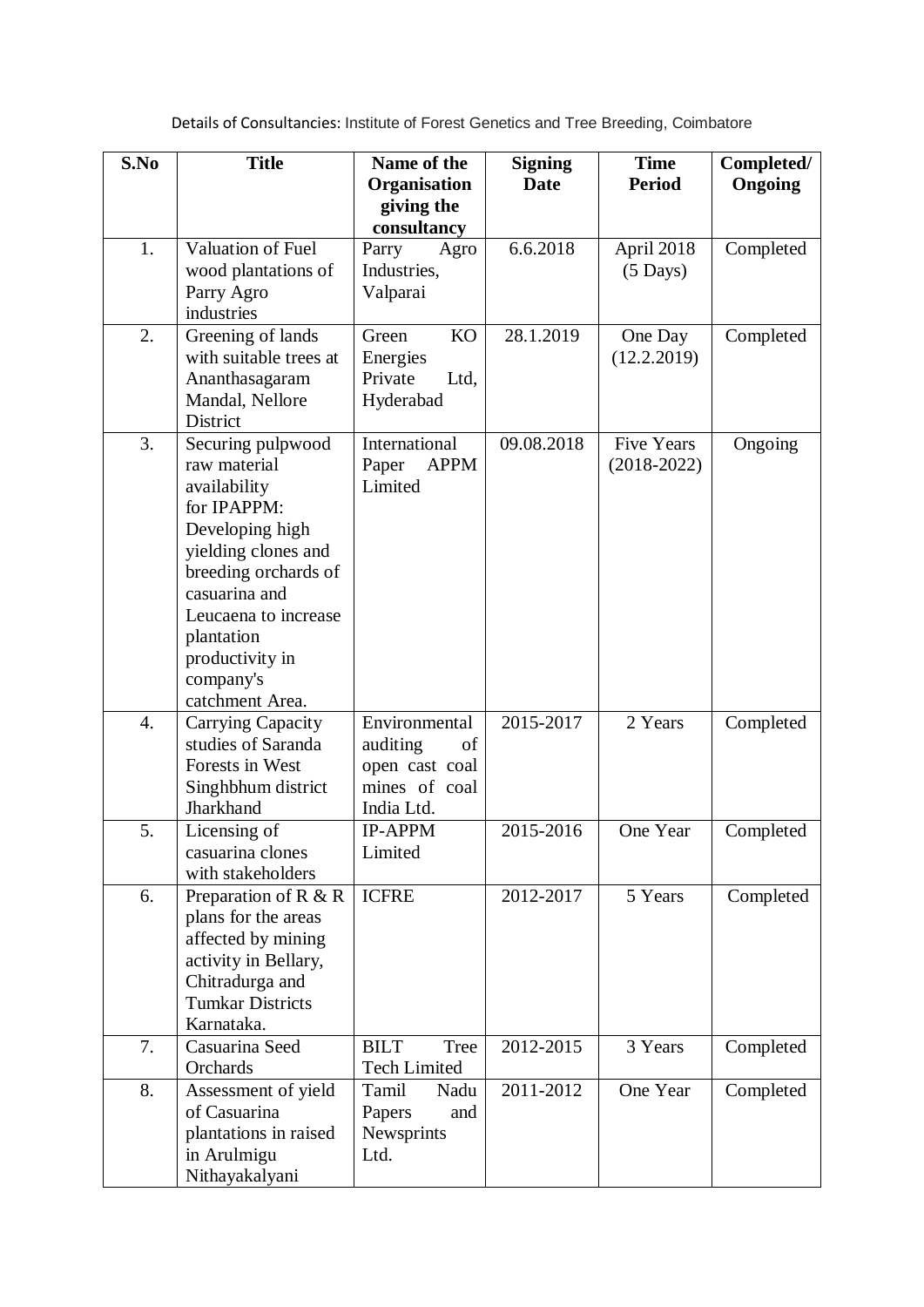|     | Perumal Temple                               |                    |               |          |           |
|-----|----------------------------------------------|--------------------|---------------|----------|-----------|
|     | Land in                                      |                    |               |          |           |
|     | Thiruvidanthai                               |                    |               |          |           |
| 9.  | Environmental                                | Tehri<br>Hydro     | 2009-2012     | 3 years  | Completed |
|     | <b>Impact Assessment</b>                     | Electric           |               |          |           |
|     | (EIA) and                                    | Development        |               |          |           |
|     | Environmental                                | Corporation        |               |          |           |
|     | Management Plan                              | Ltd.               |               |          |           |
|     | (EMP) for Bunakha                            |                    |               |          |           |
|     | Hydroelectric                                |                    |               |          |           |
|     | Project of Bhutan                            |                    |               |          |           |
| 10. | Preparation of                               | JSW Limited,       | $2009 - 2010$ | One Year | Completed |
|     | Environmental                                | New Delhi.         |               |          |           |
|     | <b>Impact Assessment</b> (                   |                    |               |          |           |
|     | EIA)/ Environmental                          |                    |               |          |           |
|     | Management Plan                              |                    |               |          |           |
|     | (EMP) for conveyor<br>belt of Ankue Iron     |                    |               |          |           |
|     | Ore Project,                                 |                    |               |          |           |
|     | Jharkhand.                                   |                    |               |          |           |
| 11. | Preparation of                               | <b>ESSAR Power</b> | 2009-2010     | One year | Completed |
|     | <b>Biodiversity</b>                          | Jharkhand          |               |          |           |
|     | assessment Report                            | Limited(EPJL)      |               |          |           |
|     |                                              | Chalka<br>and      |               |          |           |
|     |                                              | Coal mine of       |               |          |           |
|     |                                              | <b>EPJL</b>        |               |          |           |
| 12. | DNA profiling of                             | Mysore<br>paper    | 2009-2010     | One Year | Completed |
|     | Eucalyptus and                               | mills,             |               |          |           |
|     | Acacia hybrids                               | Bhadravathi,       |               |          |           |
|     |                                              | Karnataka          |               |          |           |
| 13. | "Assessment of Soil                          | <b>ICFRE</b>       | 2008-2009     | One Year | Completed |
|     | Carbon Stocks and                            |                    |               |          |           |
|     | Dynamics in Forest                           |                    |               |          |           |
|     | Soils of India for the<br>Period 1995-2007", |                    |               |          |           |
|     | for TamilNadu,                               |                    |               |          |           |
|     | Kerala and Andaman                           |                    |               |          |           |
|     | and Nicobar Islands.                         |                    |               |          |           |
| 14. | Genetic                                      | Andhra             | 2008-2009     | One Year | Completed |
|     | Improvement of                               | Pradesh Paper      |               |          |           |
|     | Casuarina through                            | Mills,             |               |          |           |
|     | seed orchards.                               | Rajahmundry        |               |          |           |
| 15. | DNA profiling                                | Mysore Paper       | 2008          | 6 Months | Completed |
|     | using SSR marker                             | Mills Limited,     |               |          |           |
|     |                                              | Bhadravathi        |               |          |           |
| 16. | <b>Environment Impact</b>                    | <b>ICFRE</b>       | 2007-2008     | One Year | Completed |
|     | Assessment (EIA)                             |                    |               |          |           |
|     | and Environment                              |                    |               |          |           |
|     | Management Plan                              |                    |               |          |           |
|     | (EMP) for Ankua                              |                    |               |          |           |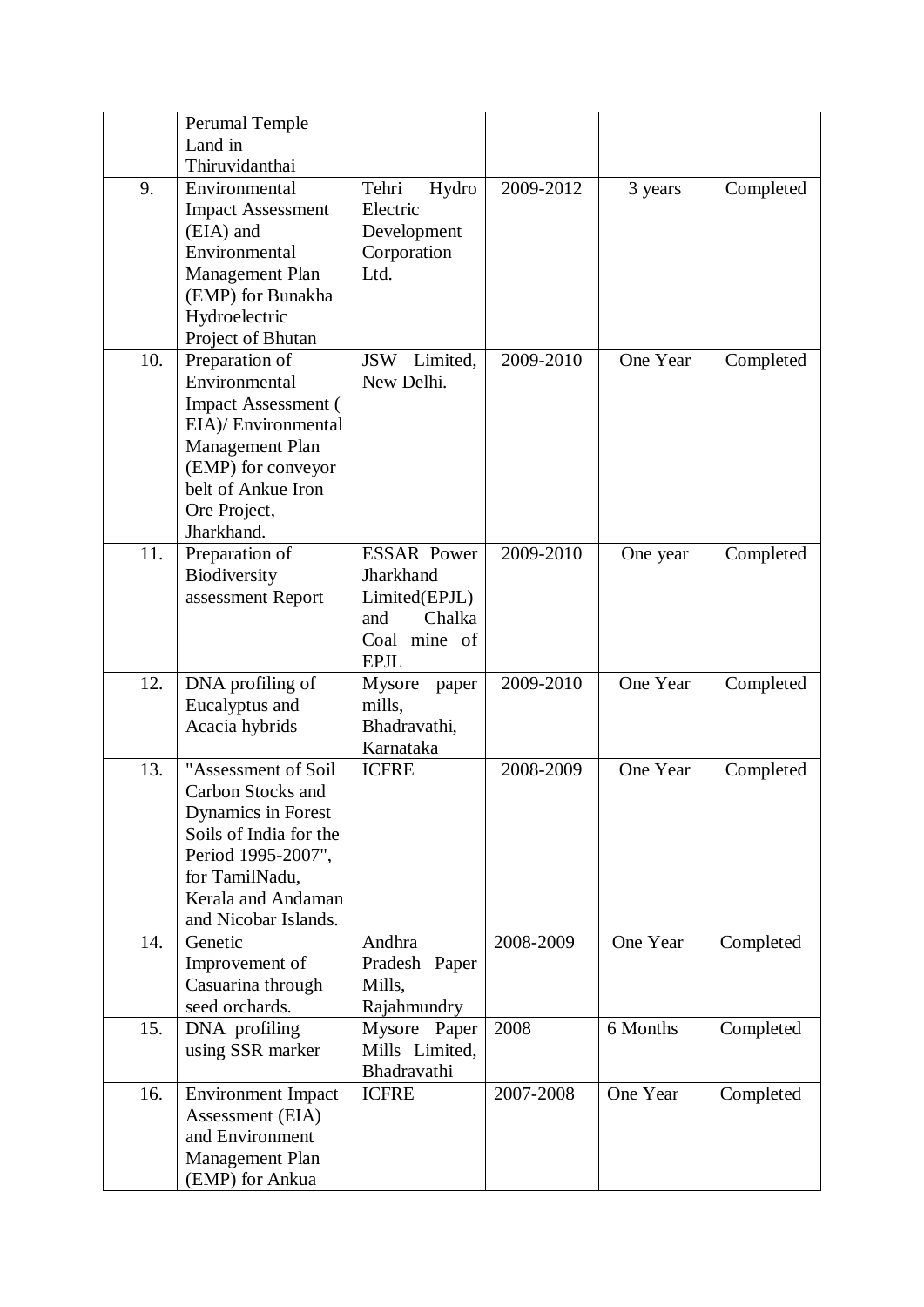|     | Iron Ore Deposits in      |                         |                 |          |           |
|-----|---------------------------|-------------------------|-----------------|----------|-----------|
|     | Jharkhand.                |                         |                 |          |           |
| 17. | <b>Environment Impact</b> | <b>ICFRE</b>            | 2007-2008       | One Year | Completed |
|     | Assessment (EIA)          |                         |                 |          |           |
|     | and Environment           |                         |                 |          |           |
|     | <b>Management Plan</b>    |                         |                 |          |           |
|     | (EMP) for bauxite         |                         |                 |          |           |
|     | mining in Jarrela         |                         |                 |          |           |
|     | Block III,                |                         |                 |          |           |
|     | Visakhapatnam, AP         |                         |                 |          |           |
| 18. | Environmental             | Satish Dhawan           | 2007-2008       | One Year | Completed |
|     | Management Plan of        | Space Centre,           |                 |          |           |
|     | Sriharikota Island        | Sriharikota,            |                 |          |           |
|     |                           | ISRO,                   |                 |          |           |
|     |                           | Department of           |                 |          |           |
|     |                           | Space,<br>Govt.         |                 |          |           |
|     |                           | of India                |                 |          |           |
| 19. | Casuarina                 | The Andhra              | 2007-2008       | One Year | Completed |
|     | improvement               | Pradesh Paper           |                 |          |           |
|     | programme and             | Mills Ltd.,             |                 |          |           |
|     | establishment of          | Rajahmundhry,           |                 |          |           |
|     | clonal seed orchards      | Andhra                  |                 |          |           |
|     |                           | Pradesh                 |                 |          |           |
| 20. | Preparation of Island     | Republic of             | 2007-2008       | One Year | Completed |
|     | <b>Forest Management</b>  | <b>Maldives</b>         |                 |          |           |
|     | Plan on behalf FAO        |                         |                 |          |           |
|     | of UN                     |                         |                 |          |           |
| 21. | EIA studies in the        | Andhra                  | 2006-2007       | One Year | Completed |
|     | proposed bauxite          | Pradesh                 |                 |          |           |
|     | mining sites in           | Mineral                 |                 |          |           |
|     | Araku,                    | Development             |                 |          |           |
|     | Visakhapatnam, AP         | Corporation             |                 |          |           |
| 22. | National                  | Ltd.,<br>Ministry<br>of | 2006-2007       | One Year | Completed |
|     | Afforestation             | Environment             |                 |          |           |
|     | Programme under           | Forests<br>and          |                 |          |           |
|     | <b>Forest Development</b> | (MoEF)                  |                 |          |           |
|     | Agency Schemes in         |                         |                 |          |           |
|     | TN and Kerala             |                         |                 |          |           |
| 23. | Preparation of            | Andhra                  | 2006-2007       | One Year | Completed |
|     | catchment area            | Pradesh                 |                 |          |           |
|     | treatment plan in the     | Mineral                 |                 |          |           |
|     | proposed bauxite          | Development             |                 |          |           |
|     | mining sites, Araku       | Corporation             |                 |          |           |
|     | Valley,                   | Ltd.,                   |                 |          |           |
|     | Visakhapatnam, AP         |                         |                 |          |           |
| 24. | Strategies for            | Andhra                  | 2005-2006       | One Year | Completed |
|     | Tamarind                  | Pradesh Forest          | $(31.03.2005 -$ |          |           |
|     | Improvement.              | Department              | 05.04.2005)     |          |           |
| 25. | Preparation of Final      | Kudremukh               | 2004-2005       | One Year | Completed |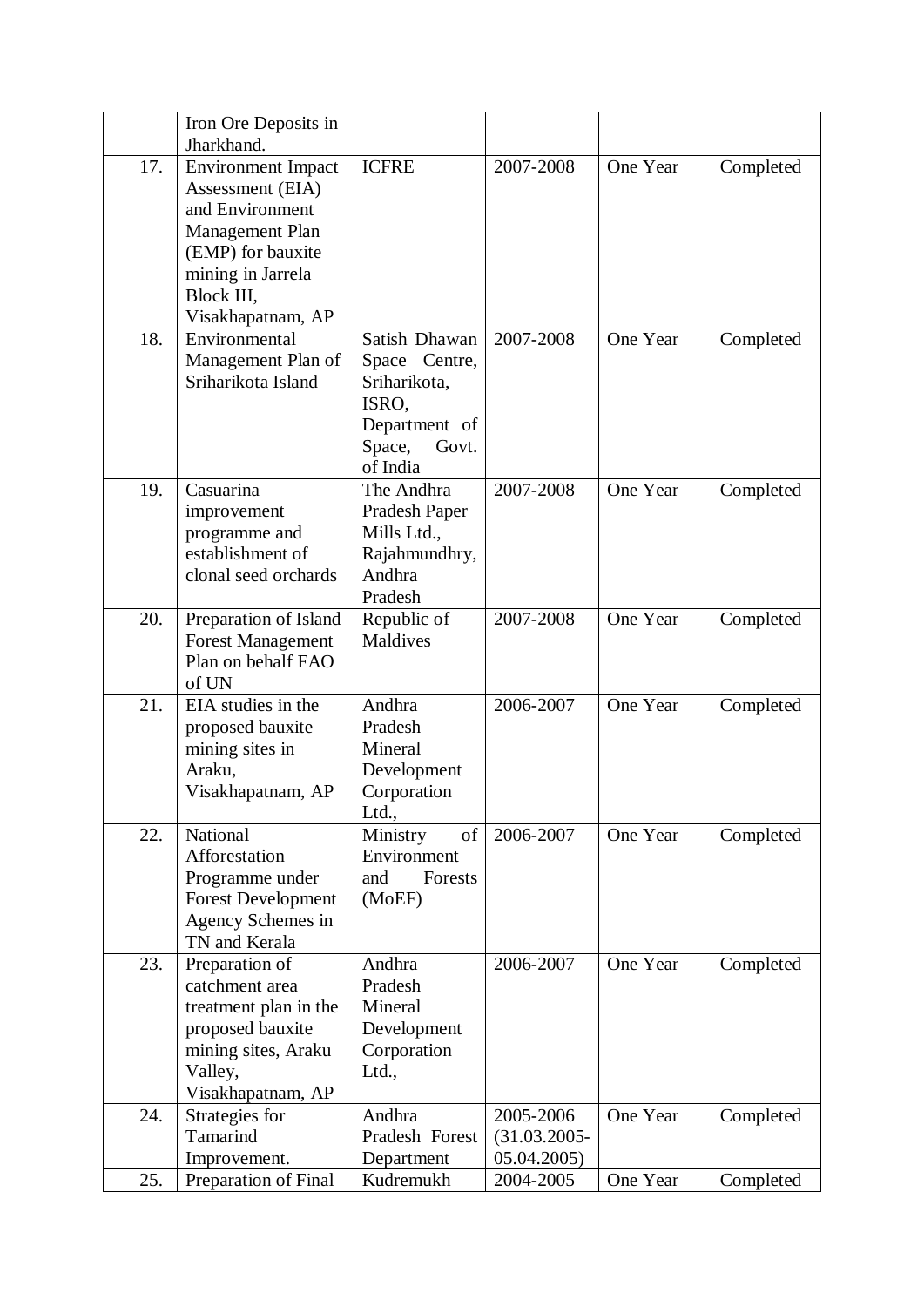|     | mine closure plan          | Iron<br><b>Ore</b> |           |          |           |
|-----|----------------------------|--------------------|-----------|----------|-----------|
|     | along with Eco             | Company Ltd.,      |           |          |           |
|     | restoration plan.          |                    |           |          |           |
| 26. | <b>Evaluation of</b>       | Singareni          | 2004-2005 | One Year | Completed |
|     | changes likely to the      | Collieries         |           |          |           |
|     | diversion of Reserve       | Company Ltd.,      |           |          |           |
|     | Forest on flora and        | Andhra             |           |          |           |
|     | fauna for re-              | Pradesh            |           |          |           |
|     | alignment of               |                    |           |          |           |
|     | Tellavagu Nalla at         |                    |           |          |           |
|     | <b>SCCL</b> mine lease     |                    |           |          |           |
|     | area, Kothagudam,          |                    |           |          |           |
|     | Andhra Pradesh             |                    |           |          |           |
| 27. | Preparation of eco-        | Kudremukh          | 2004-2005 | One Year | Completed |
|     | restoration plan as a      | <b>Ore</b><br>Iron |           |          |           |
|     | part of mine closure       | Company Ltd.,      |           |          |           |
|     | plan                       | Karnataka          |           |          |           |
| 28. | Enhancing                  | The<br>West        | 2002-2004 | 2 Years  | Completed |
|     | productivity of pulp       | Coast<br>Paper     |           |          |           |
|     | wood plantations           | Mills Limited,     |           |          |           |
|     |                            | Dandeli,           |           |          |           |
|     |                            | Karnataka          |           |          |           |
| 29. | participatory agro-        | Shanthi            | 2002-2003 | One Year | Completed |
|     | forestry for poverty       | Ashram,            |           |          |           |
|     | alleviation and            | Coimbatore.        |           |          |           |
|     | environmental              |                    |           |          |           |
|     | restoration in Perur       |                    |           |          |           |
|     | block, coimbatore.         |                    |           |          |           |
| 30. | Afforestation of           | Associated         | 2002-2003 | One Year | Completed |
|     | limestone mine             | Cement             |           |          |           |
|     | spoils and quartz of       | Company,           |           |          |           |
|     | dumps                      | Madukkarai,        |           |          |           |
|     |                            | Tamil Nadu         |           |          |           |
| 31. | Clonal propagation         | Kerala<br>Forest   | 2000-2002 | 2 Years  | Completed |
|     | technique, clonal          | Development        |           |          |           |
|     | nursery and clonal         | Corporation        |           |          |           |
|     | plantation of teak         |                    |           |          |           |
|     | under a consultancy        |                    |           |          |           |
|     | programme                  |                    |           |          |           |
|     | "Development,              |                    |           |          |           |
|     | Training and               |                    |           |          |           |
|     | Establishment of           |                    |           |          |           |
|     | Root trainer and           |                    |           |          |           |
|     | Clonal                     |                    |           |          |           |
|     | Nursery"(2000-             |                    |           |          |           |
|     | 2002). Training and        |                    |           |          |           |
|     | establishment of root      |                    |           |          |           |
|     | trainer and clonal         |                    |           |          |           |
|     | nursery of                 |                    |           |          |           |
|     | <b>Eucalyptus and Teak</b> |                    |           |          |           |